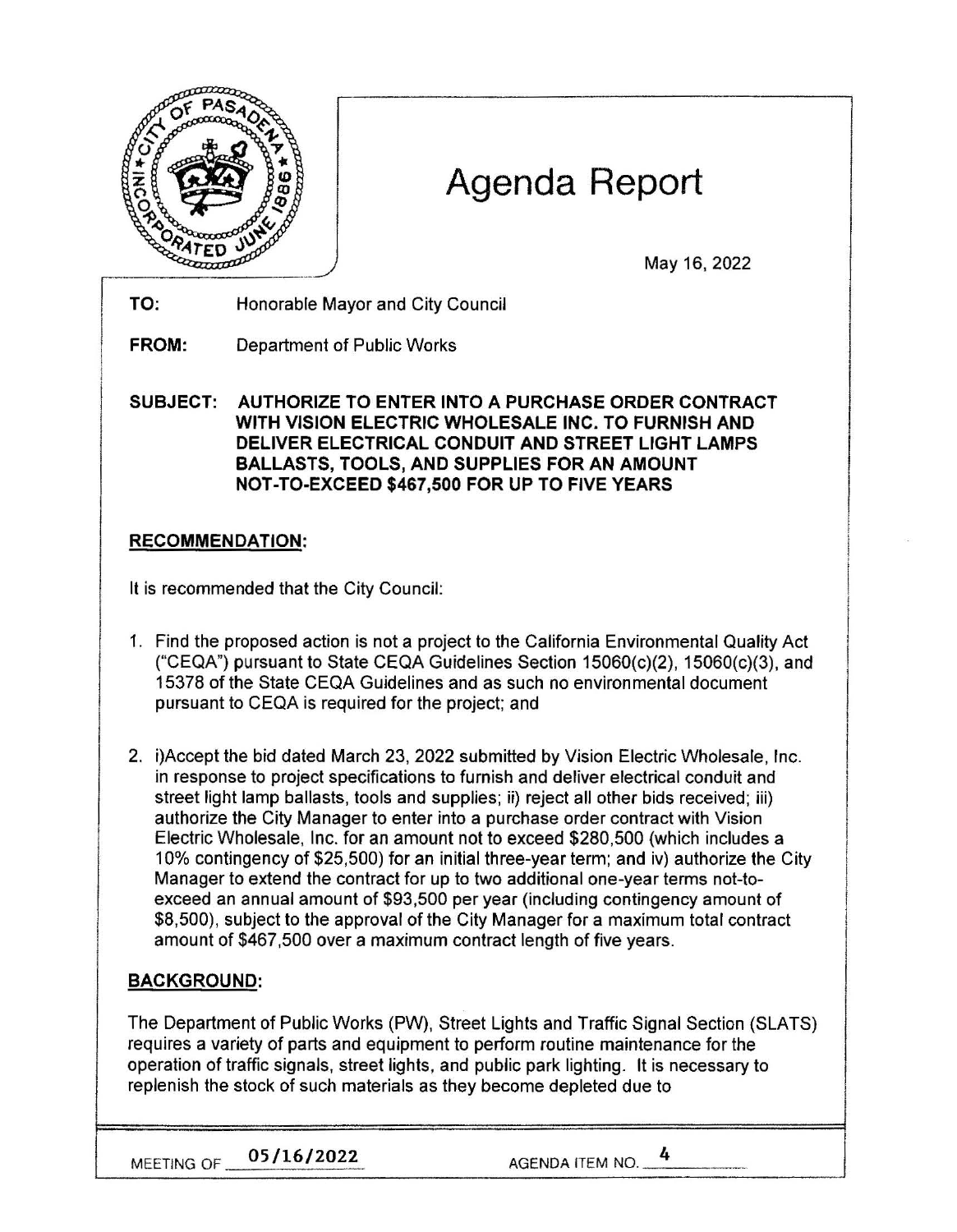Contract Award to Vision Electric Wholesale, Inc. May 16, 2022 Page 2 of 3

routine maintenance and necessary repairs. As such, a bid solicitation process was initiated to replenish these materials.

On February 24, 2022, a Notice Inviting Bids to furnish and deliver electrical conduit and street light lamp ballasts, tools and supplies was published in the local papers as well as posted on PlanetBids. The posting generated notices to all vendors who have previously registered with the City for this particular commodity class. A total of 37 vendors downloaded the specifications of which four were local. A total of five bids were received by the bid opening date, one from a local firm.

| <b>Bidder</b>                                      | Amount (\$)    |  |
|----------------------------------------------------|----------------|--|
| Vision Electric Wholesale, Pasadena, CA            | \$49,853.88    |  |
| OneSource Distributors, Garden Grove, CA           | \$96,007.31    |  |
| Pacific Lighting Mgmt Inc, Santa Ana, CA           | Non-responsive |  |
| AllStar Cable Products, Inc., Santa Fe Springs, CA | Non-responsive |  |
| ABCO Development Corp, Los Angeles, CA             | Non-responsive |  |

Vision Electric Wholesale, Inc. was the lowest responsible and responsive bidder that met all of the bid specifications. Since 2017, Vision Electric Wholesale has received contract awards totaling \$492,453 for electrical equipment, components, tools, and supplies. The vendors that were deemed "non-responsive" submitted incomplete bids and/or could not meet the City's procurement requirements. The bid amounts are for bid comparison purposes only. The proposed contract amount below is based on budget availability and expected material purchase.

|                              | Year 1 to 3 | Year 4<br>Option<br>1st<br><b>Extension</b> | Year 5<br>Option<br>2 <sub>nd</sub><br><b>Extension</b> |
|------------------------------|-------------|---------------------------------------------|---------------------------------------------------------|
| <b>Amount</b>                | \$255,000   | \$85,000                                    | \$85,000                                                |
| <b>Contingency Allowance</b> | \$25,500    | \$8,500                                     | \$8,500                                                 |
|                              | \$280,500   | \$93,500                                    | \$93,500                                                |
|                              |             | TOTAL:                                      | \$467,500                                               |

The contingency allowance of 10% is to cover any unforeseen circumstances, additional requirements, and Consumer Price Index adjustments. The contract amount is based on budget availability and anticipated equipment needs.

#### **COUNCIL POLICY CONSIDERATION:**

This purchase supports the City Council's strategic goal to maintain fiscal responsibility and stability; and ensure public safety.